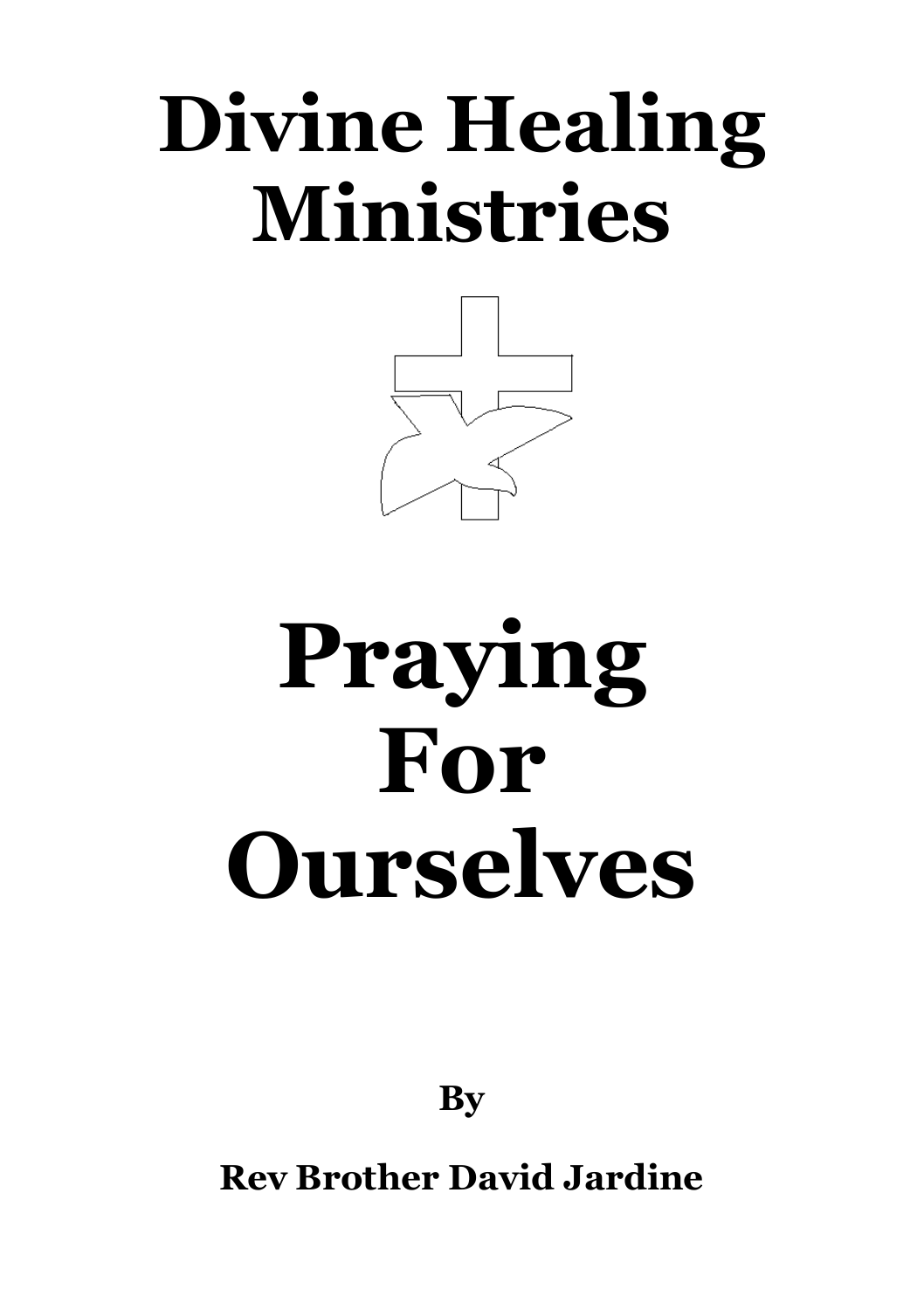I would like to give some guidance in this leaflet as to how to pray for ourselves. When we are sick it is right and proper that we should receive a ministry of prayer from other people. But at the same time we can also be praying every day for ourselves.

#### **Who should pray in this way?**

This particular type of prayer is suitable for those suffering from physical illness.

#### **How long should we pray?**

For about twenty minutes once per day, or possibly twice per day if we have the time.

#### **Where should we pray?**

Preferably in a quiet place, without any interruptions. To sit comfortably on a hard chair, with the back straight, the eyes closed, is probably best; but to lie down, flat out, on a bed if you like, would also be acceptable.

#### **What attitude should we have in prayer?**

We should come to prayer with confidence that God wants to heal us. Jesus never turned sick people away empty-handed. He always made them well. Come to Jesus in prayer now in the faith and belief that He wants to make you well.

#### **How should we pray?**

In this time of prayer we are going to invite the Holy Spirit, the most powerful force in the whole world, to come into every part of us.

1. Take a few minutes to thank God for his gift of the Holy Spirit. Think of the Spirit coming down at Pentecost, transforming the lives and ministries of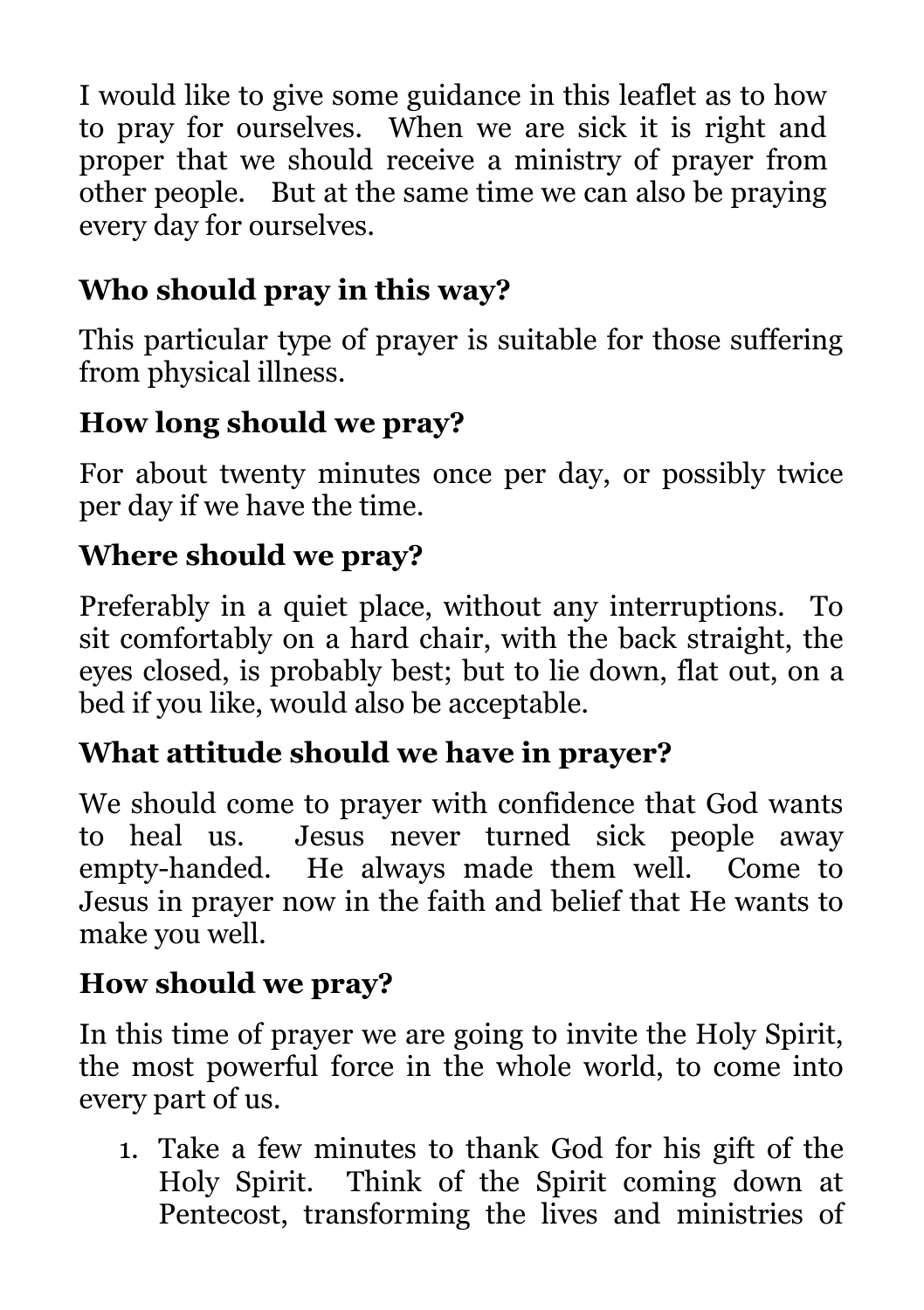those early Christians, taking away their fear. Give thanks for the promise of Jesus: '*You shall receive power when the Holy Spirit comes upon you'.*

- 2. Take a few minutes then to thank God that that same Holy Spirit that came down in power at Pentecost is still available to us today, available to you now.
- 3. Now invite the Holy Spirit to flow into every part of you. If you like, you can picture Jesus standing with his hands upon your head, releasing the power of the Spirit in your life; allowing it to flow into your legs, your feet, your arms, your hands, your body, your chest, your neck, your head, your mind, your emotions, your memory. Remember that it is the Spirit of love and joy and peace, the Spirit of power and healing that is flowing into every part of you. In your mind's eye picture the Holy Spirit moving especially into the area of your body that is sick or injured. Give thanks that the Spirit is bringing healing.
- 4. Picture yourself well, as you want to be. Picture yourself doing something physical - running, walking briskly, swimming, digging - and give thanks that this is how God is making you. Take a few minutes to hold this picture in your mind - and give thanks.

This whole prayer should last about twenty minutes, or a little more if you have time.

#### **Final points**

1. It is right and proper that we should take time each day when we are sick to pray for ourselves. But so as to avoid the danger of becoming self-centered we must keep the balance right by also spending time in prayer for other people.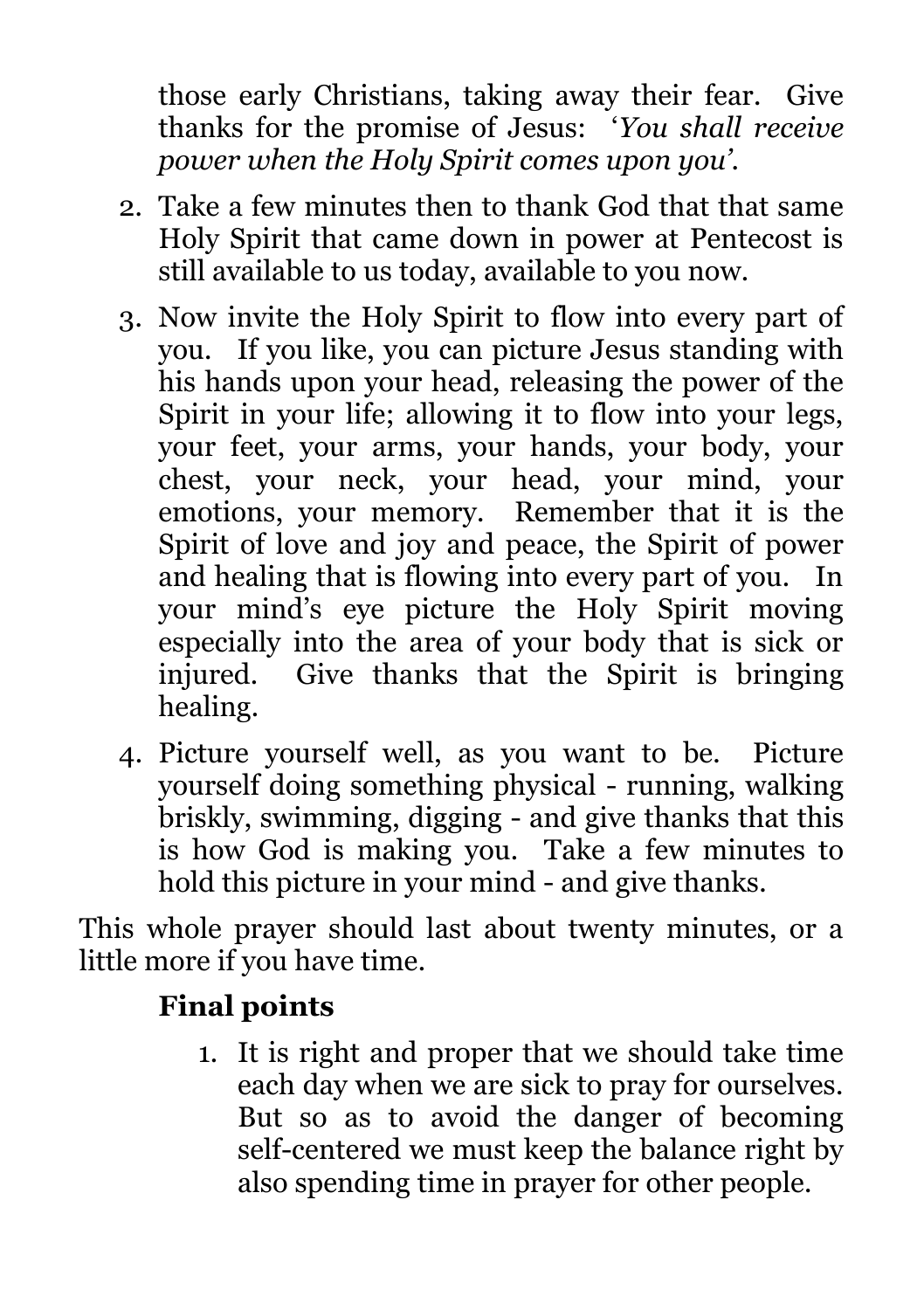- 2. It is important to develop the faith and belief and confidence that God is healing us. So if, during the rest of the day, we start to worry about ourselves or think sickness, we can very gently replace that thought and give thanks by faith that God is responding to our prayer and healing us.
- 3. Remember that the whole purpose of our Christian lives is to glorify God. It is important that, whatever measure of healing we receive, we determine to use that in the service of God:-

*Lord, send us out in the power of your Spirit to live and work to your praise and glory. Amen.*